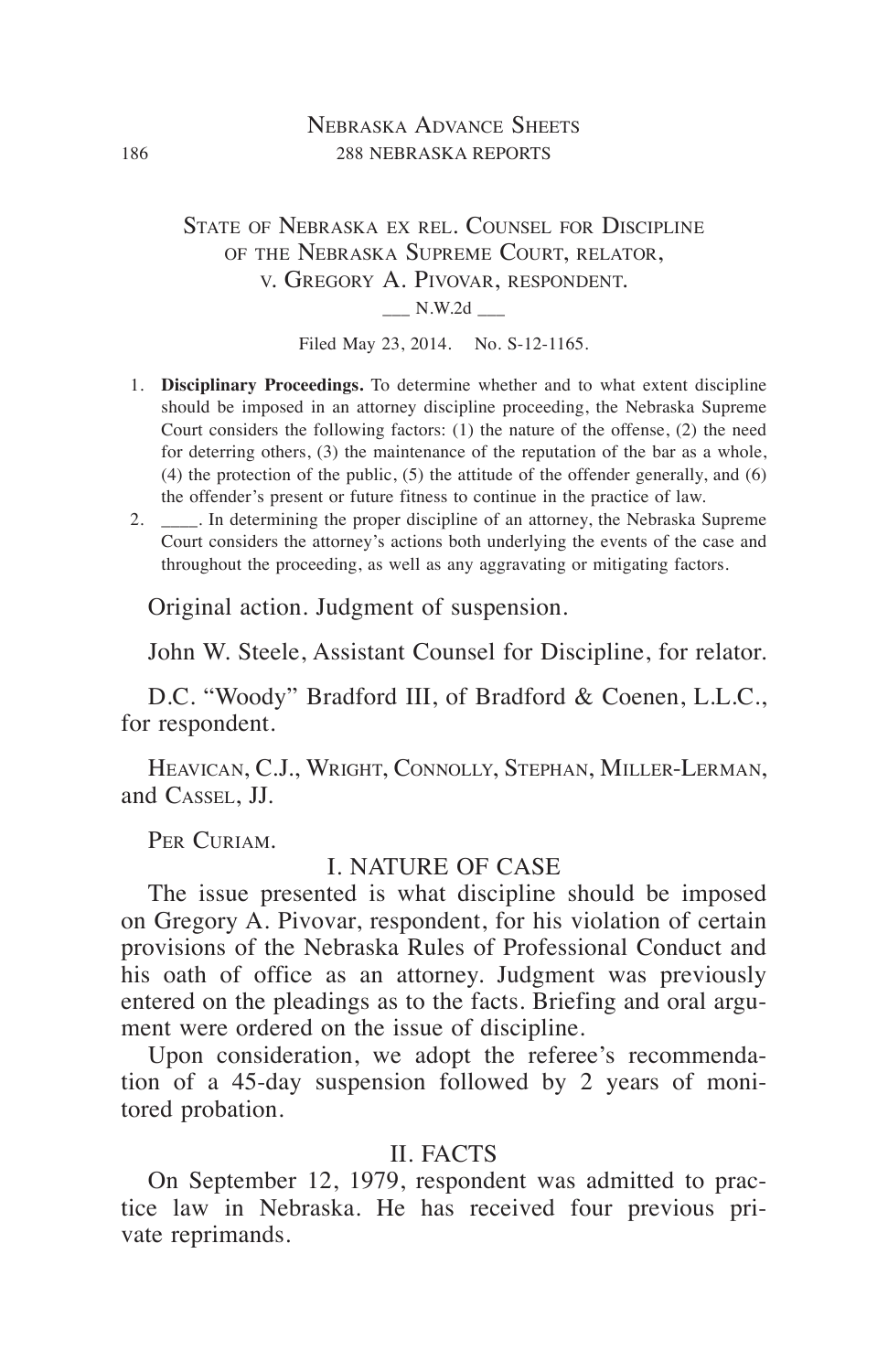The instant disciplinary proceedings relate to formal charges filed on December 12, 2012, by the Counsel for Discipline of the Nebraska Supreme Court, relator. In these charges, relator alleged that certain acts of respondent during his representation of Danny Robinson violated respondent's oath of office as an attorney and Neb. Ct. R. of Prof. Cond. §§ 3-501.1 (competence), 3-501.3 (diligence), 3-501.4 (communications), and 3-508.4 (misconduct). Respondent admitted certain allegations, but he denied that he had violated his oath of office or any of the Nebraska Rules of Professional Conduct.

On August 16, 2013, a hearing was held before a courtappointed referee. Based on the evidence adduced at the hearing, the referee filed a report.

The referee's findings may be summarized as follows: In March 2008, respondent was appointed to represent Robinson on a motion for postconviction relief from Robinson's first degree murder conviction. Respondent represented Robinson at an evidentiary hearing on the motion for postconviction relief.

The district court denied Robinson's motion, and respondent sent a letter to Robinson informing him of that decision. Respondent advised Robinson that respondent would need to be reappointed before respondent could represent Robinson on appeal. Respondent enclosed an application to proceed in forma pauperis and the necessary poverty affidavit. However, respondent did not include a notice of appeal or advise Robinson that there were only 30 days to file an appeal (until March 19, 2010). Robinson later sent the district court a letter requesting the reappointment of respondent for purposes of appeal and the application to proceed in forma pauperis with the necessary poverty affidavit.

On March 18, 2010, the district court granted Robinson's application to proceed in forma pauperis and appointed respondent as counsel on appeal. On March 22, respondent received notice of the appointment. The following day, upon reviewing Robinson's file, respondent discovered that no notice of appeal had been filed.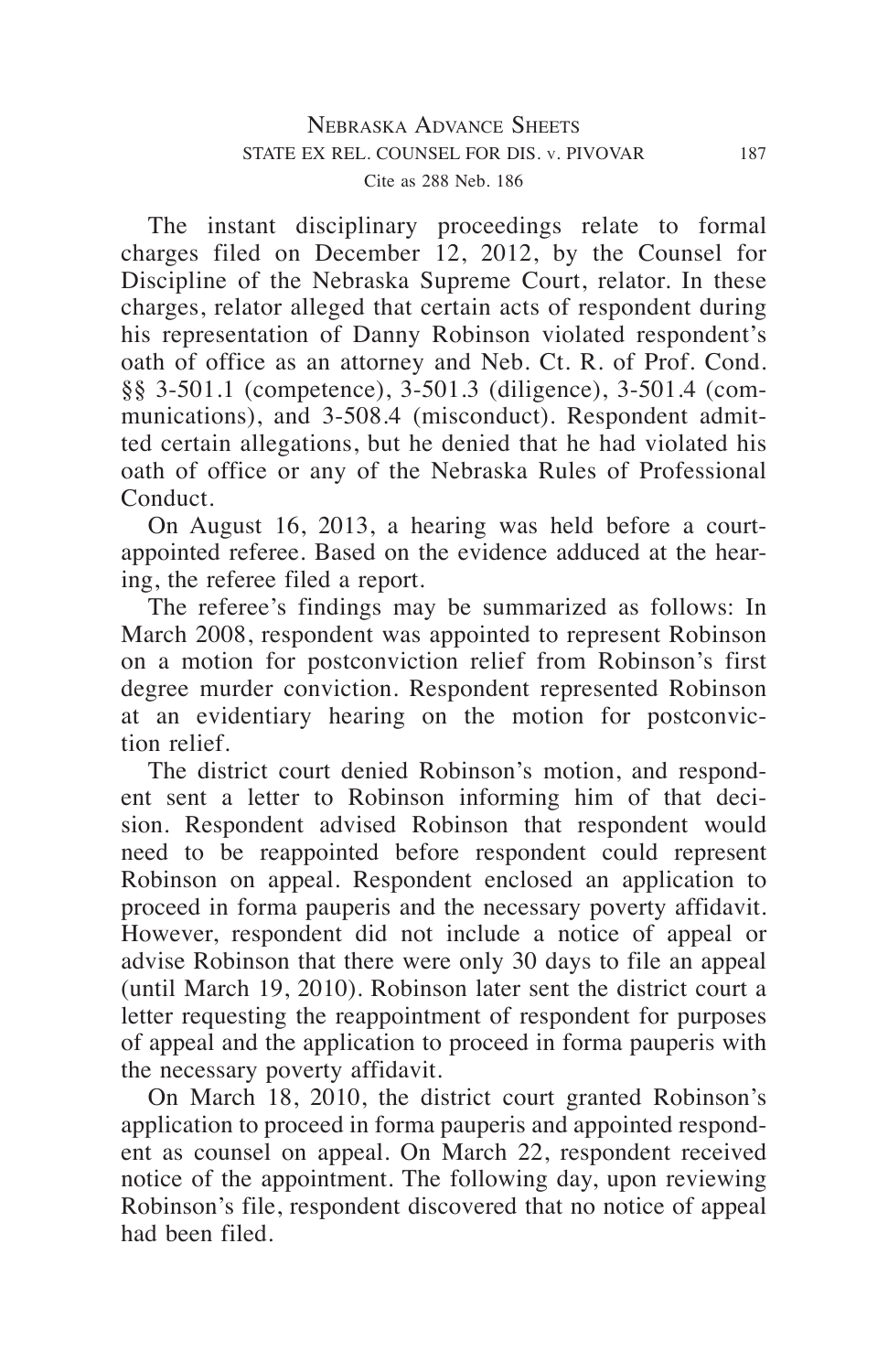Respondent testified that after he discovered that there was no appeal, he "'"[s]tuck [his] head in the sand."'" He did not contact the district court to discuss the fact that he had not received notice of his appointment until after the deadline for filing an appeal had passed. Respondent researched the problem but "'did nothing more.'" At the hearing before the referee, respondent testified that he """[a]bsolutely""" should have done more to resolve the problem.

In the months following respondent's appointment to serve as Robinson's appellate counsel, Robinson made "'numerous attempts'" to contact respondent by telephone and letter. Respondent did not answer "'[m]ost" of these communications. Respondent testified he told Robinson that he was ""working on whether [Robinson] had an appeal or not.""" However, Robinson testified that respondent said he was working on writing the appellate brief. The referee determined that respondent waited until November 27, 2010, to inform Robinson that an appeal had not been timely filed.

The referee concluded there was "'no dispute that the respondent "put his head in the sand" and failed to communicate with . . . Robinson.'" The referee noted that the main problem was the lack of communication with Robinson, not the missed opportunity to appeal. The referee explained that "even though the appeal time was apparently blown in the first instance, subsequently, . . . Robinson's appeal was permitted and the appeal was properly docketed."

The referee found by clear and convincing evidence that respondent had failed to (1) competently represent Robinson, (2) act with reasonable diligence, and (3) properly communicate with Robinson. The referee determined that respondent had engaged in conduct prejudicial to the administration of justice. Thus, the referee concluded that respondent had violated his oath of office as an attorney and §§ 3-501.1 (competence), 3-501.3 (diligence), 3-501.4 (communications), and 3-508.4 (misconduct).

The referee recommended discipline in the form of a 45-day suspension followed by 2 years of probation with a practice monitor. The referee took into account respondent's four prior private reprimands arising from five separate complaints.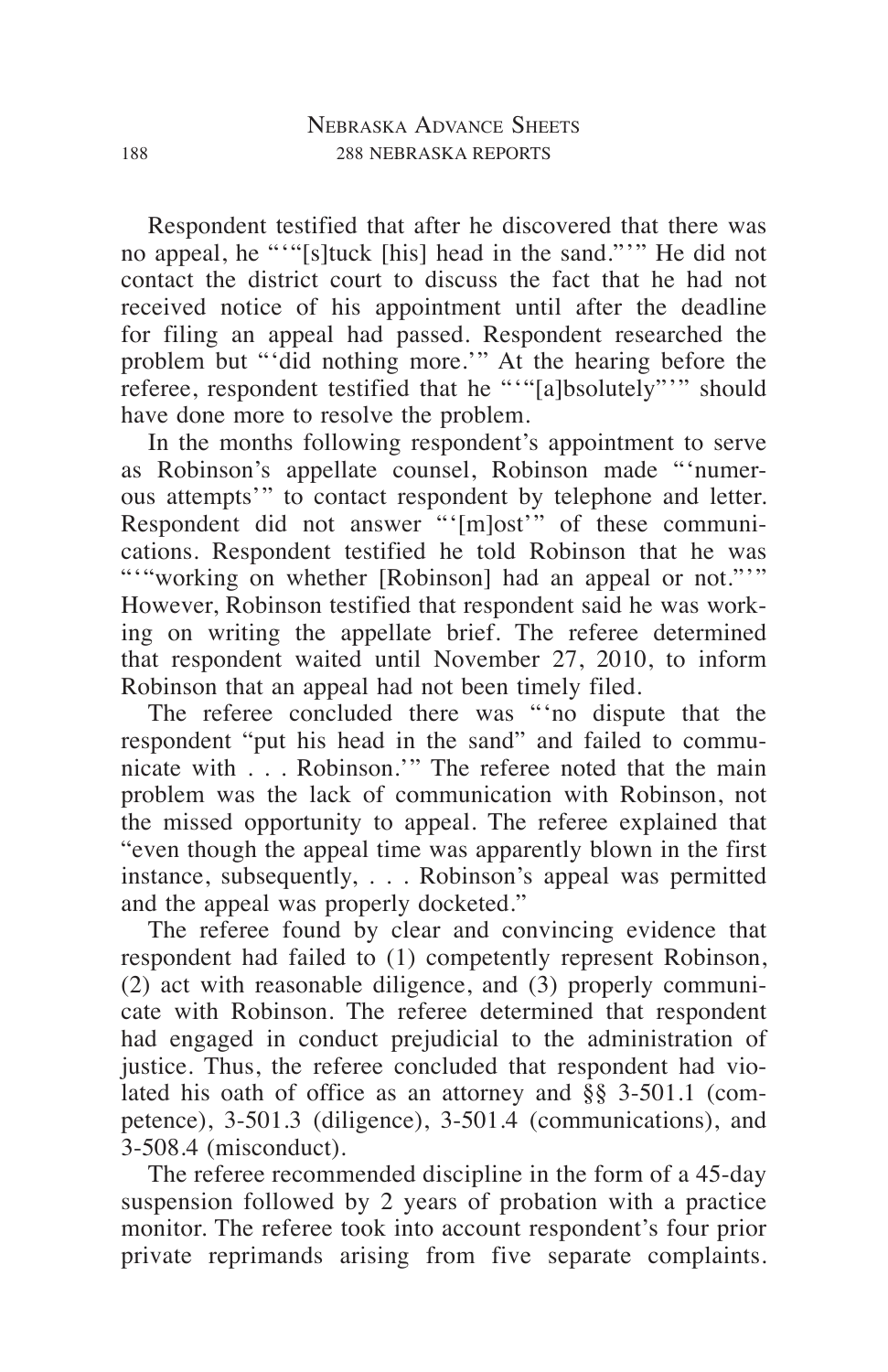The referee also considered the "overwhelming showing of support" for respondent by members of the legal community and the fact that respondent was cooperative and "generally remorseful."

No exceptions were taken by either party to the referee's report. As such, pursuant to Neb. Ct. R. § 3-310(L), the relator moved for judgment on the pleadings and asked this court to impose the recommended sanction. We granted the motion in part with the following minute entry: "Judgment on the pleadings granted, limited as to the facts. Parties directed to brief the issue of discipline. Matter to proceed to briefing and oral argument."

# III. STANDARD OF REVIEW

A proceeding to discipline an attorney is a trial de novo on the record.<sup>1</sup>

## IV. ASSIGNMENTS OF ERROR

Neither party has taken exception to the referee's report. Neither party assigns any error.

## V. ANALYSIS

## 1. Background

Because the motion for judgment on the pleadings was granted as to the facts, the issue before us is the appropriate discipline.2 Under Neb. Ct. R. § 3-304(A), we may impose one or more of the following disciplinary sanctions:

- (1) Disbarment by the Court; or
- (2) Suspension by the Court; or

(3) Probation by the Court in lieu of or subsequent to suspension, on such terms as the Court may designate; or

(4) Censure and reprimand by the Court; or

(5) Temporary suspension by the Court[.]

[1,2] To determine whether and to what extent discipline should be imposed in an attorney discipline proceeding, we

<sup>2</sup> See *id*.

<sup>1</sup> *State ex rel. Counsel for Dis. v. Cording*, 285 Neb. 146, 825 N.W.2d 792 (2013).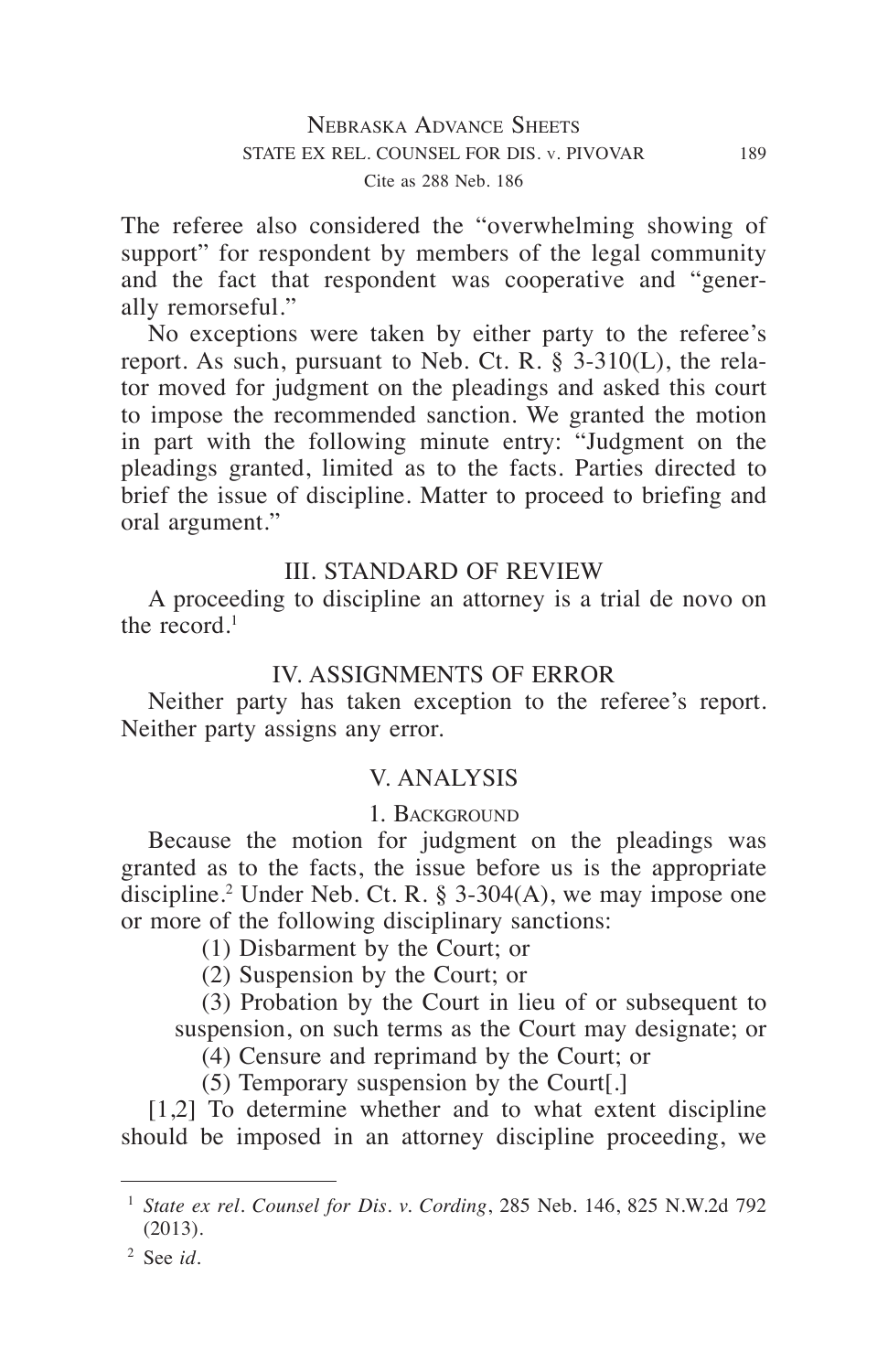consider the following factors: (1) the nature of the offense, (2) the need for deterring others, (3) the maintenance of the reputation of the bar as a whole, (4) the protection of the public, (5) the attitude of the offender generally, and (6) the offender's present or future fitness to continue in the practice of law.<sup>3</sup> In determining the proper discipline of an attorney, we consider the attorney's actions "both underlying the events of the case and throughout the proceeding," as well as any aggravating or mitigating factors.4

Each attorney discipline case must be evaluated individually in light of its particular facts and circumstances.<sup>5</sup> In addition, the propriety of a sanction must be considered with reference to the sanctions imposed in prior similar cases.<sup>6</sup>

### 2. Respondent's Conduct

Respondent's conduct surrounding Robinson's appeal fell below the standards expected of an attorney under the Nebraska Rules of Professional Conduct.

Respondent was not thorough in preparation of the materials necessary for Robinson to appeal from the denial of postconviction relief or in communicating with Robinson about how to proceed with an appeal. Although respondent provided Robinson with several of the documents necessary to perfect an appeal and provided Robinson with some pertinent information, respondent failed to provide Robinson with a notice of appeal or to inform Robinson that he had only 30 days to appeal.

Respondent's representation of Robinson on appeal lacked competence, diligence, and promptness. On the day after receiving the order of appointment, respondent learned that an appeal had not been perfected. Despite this discovery, respondent made no significant effort to resolve the problem.

<sup>3</sup> *State ex rel. Counsel for Dis. v. Palik*, 284 Neb. 353, 820 N.W.2d 862 (2012).

<sup>4</sup> See *id.* at 359, 820 N.W.2d at 867.

<sup>5</sup> *State ex rel. Counsel for Dis. v. Beltzer*, 284 Neb. 28, 815 N.W.2d 862 (2012).

<sup>6</sup> *Id.*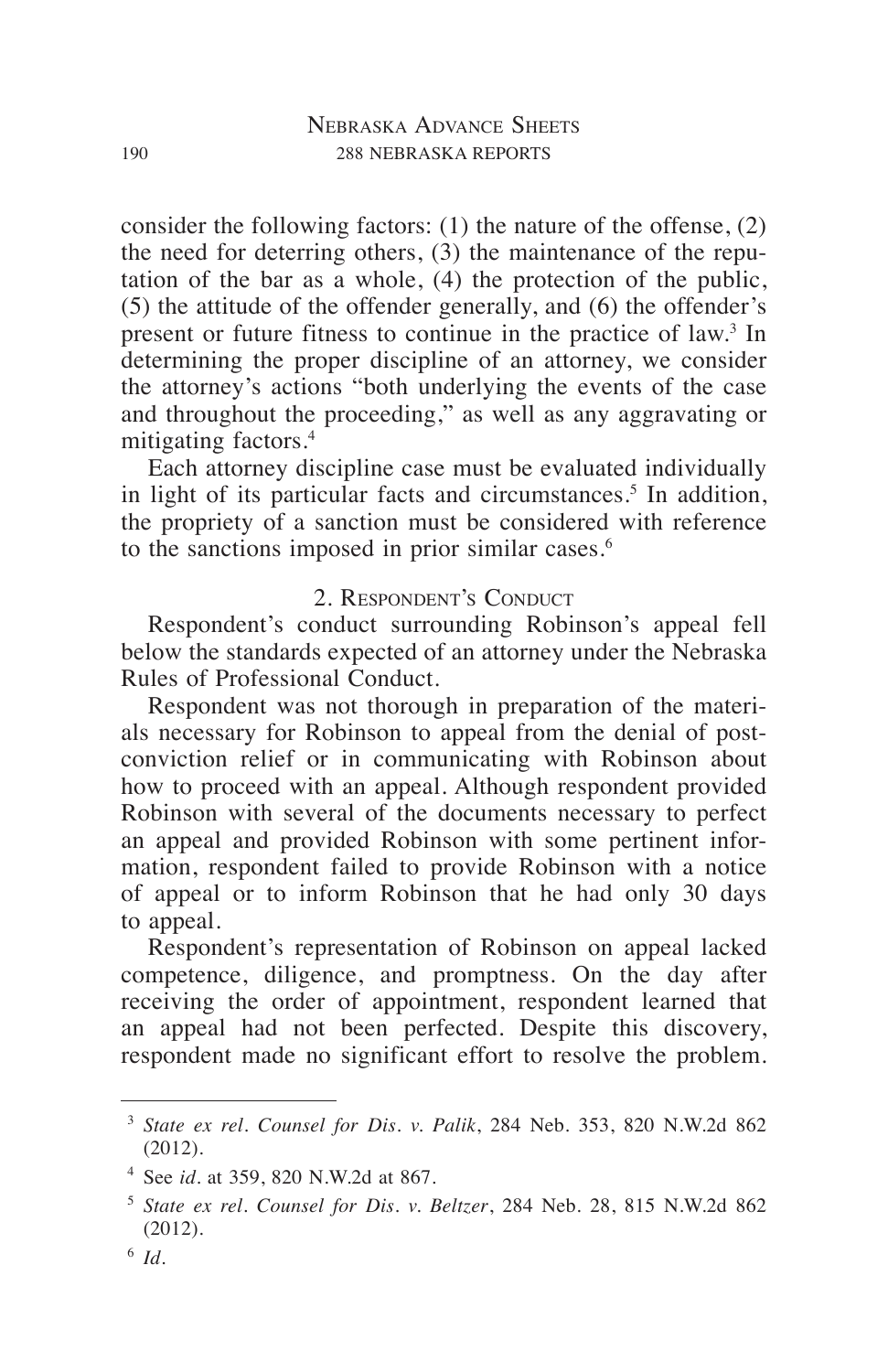Although Robinson's appeal was eventually docketed, this was not due to efforts of respondent.

Our main concern is respondent's lack of communication with his client. Section  $3-501.4(a)$  states that an attorney must do the following:

(1) promptly inform the client of any decision or circumstance with respect to which the client's informed consent . . . is required by these Rules;

(2) reasonably consult with the client about the means by which the client's objectives are to be accomplished;

(3) keep the client reasonably informed about the status of the matter;

(4) promptly comply with reasonable requests for information; and

(5) consult with the client about any relevant limitation on the lawyer's conduct when the lawyer knows that the client expects assistance not permitted by the Rules of Professional Conduct or other law.

Respondent's interaction with Robinson did not meet these standards. After respondent was appointed to represent Robinson on appeal, respondent did not reply to Robinson's repeated attempts at communication via telephone and letter. Additionally, respondent did not keep Robinson reasonably informed about the status of the appeal. Respondent waited over 8 months before he told Robinson that his appeal had not been perfected. This delay is far from diligent or prompt.

# 3. Aggravating and Mitigating **CIRCUMSTANCES**

# (a) Aggravators

As the referee noted, respondent's prior instances of discipline are aggravating factors.<sup>7</sup> Respondent has four prior private reprimands. All but one of these reprimands involved the failure to communicate.

In December 1997, respondent was reprimanded for violating the provisions of the then-existing Code of Professional

<sup>7</sup> See *State ex rel. Counsel for Dis. v. Lopez Wilson*, 283 Neb. 616, 811 N.W.2d 673 (2012).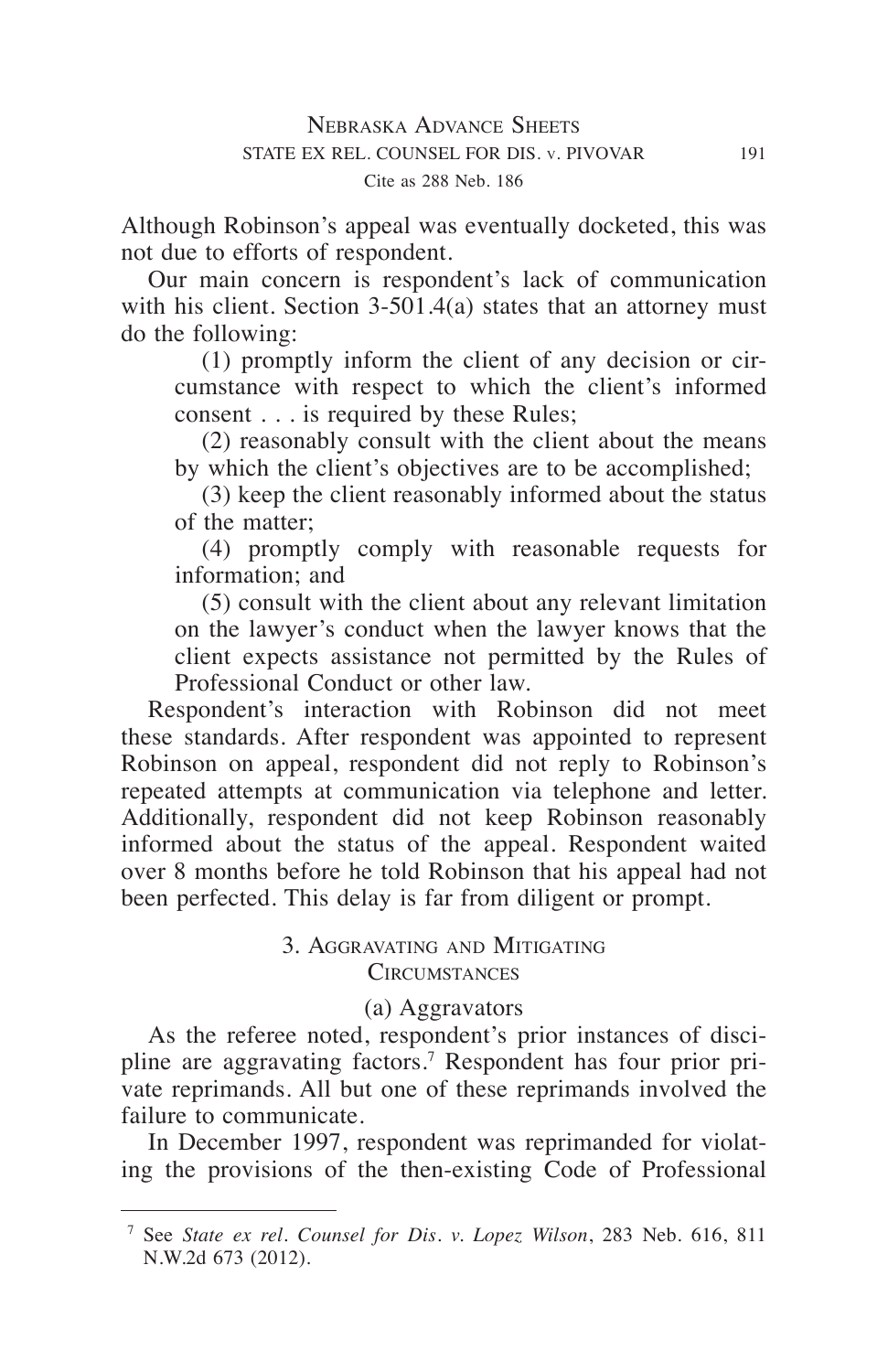Responsibility relating to misconduct<sup>8</sup> and client funds.<sup>9</sup> Respondent had cashed a check from a client instead of depositing it as required by the Code of Professional Responsibility.

In July 2002, respondent was retained to prepare an application for modification of child support. Respondent prepared the application but failed to use the client's proper name. Thereafter, he failed to make the necessary revisions to the application. He did not appear at a scheduled meeting with the client or respond to the client's attempts at communication. The client terminated respondent's services and requested an itemized statement and return of her deposit. Respondent failed to comply with these requests, and when the client submitted a request for fee arbitration with the help of the Nebraska State Bar Association, respondent did not reply. In May 2003, respondent was privately reprimanded for violating the provisions of the Code of Professional Responsibility relating to misconduct<sup>10</sup> and competency.<sup>11</sup>

In 2010, two separate grievances were brought against respondent. One client reported that respondent had failed to file an appellate brief. A second client terminated respondent's services because of his failure to communicate with the client. The client requested an itemized statement and refund of any unearned fees, neither of which respondent provided. Respondent had not deposited the prepaid fees into his client trust account. Additionally, he did not respond to inquiries from the Counsel for Discipline. For these actions, respondent was reprimanded in July 2010 for violating his oath of office as an attorney; §§ 3-501.1 (competence), 3-501.3 (diligence), and 3-501.4 (communications); and Neb. Ct. R. of Prof. Cond. §§ 3-501.5 (fees), 3-501.16 (declining or terminating representation), and 3-508.1 (bar admission and disciplinary matters).

See Canon 1, DR 1-102(A)(1), of the Code of Professional Responsibility.

<sup>&</sup>lt;sup>9</sup> See Canon 9, DR 9-102(A)(1) and (2), of the Code of Professional Responsibility.

 $10$  See DR 1-102(A)(1).

<sup>&</sup>lt;sup>11</sup> See Canon 6, DR 6-101(A)(3), of the Code of Professional Responsibility.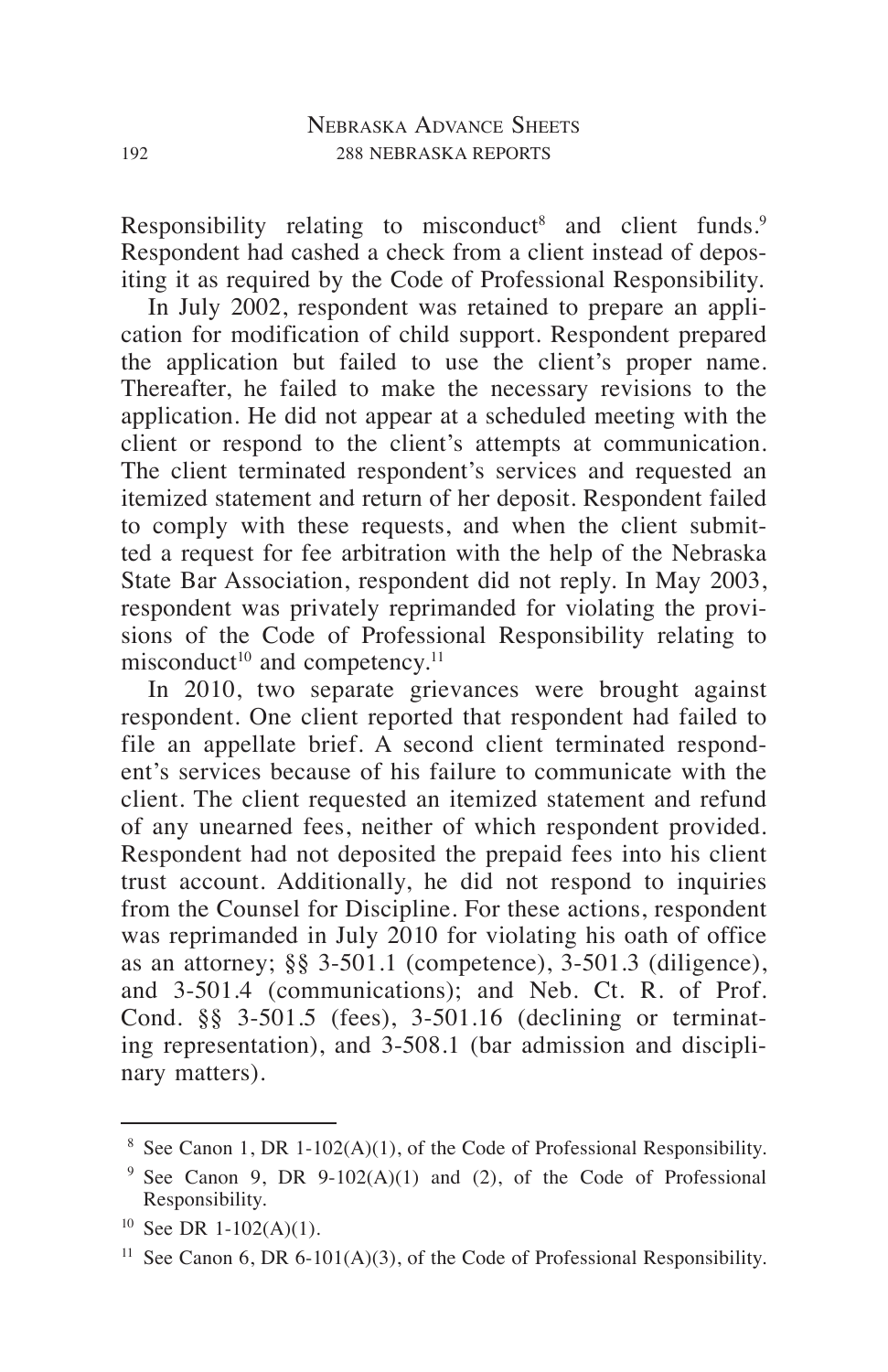Most recently, in December 2012, respondent was privately reprimanded for violating §§ 3-501.4 (communications) and 3-508.4(a) and (d) (misconduct). Respondent had been retained to represent an individual on his motion for postconviction relief, but he did little work on the case. At one point, respondent went almost 6 months without taking any action in the case. When respondent conducted depositions, he did not inform the client that he was doing so. The client repeatedly contacted respondent without reply. Based on these actions, respondent was "sternly reprimanded."

## (b) Mitigators

The referee identified several mitigating factors, including respondent's remorseful attitude and cooperation throughout the disciplinary proceedings. The referee also considered the overwhelming showing of support for respondent from members of the legal community. Letters were received in support of respondent from 21 members of the legal community, including retired district court judges, an assistant attorney general, public defenders, county attorneys, and individual attorneys. Several letters were also received from individuals attesting to respondent's involvement in the community.

Based on these factors, the referee concluded as follows:

If we did not have the overwhelming demonstration of support for [respondent], I would tend to agree with the Relator that the suspension should be 90 days followed by a one-year probation with a practice monitor.

However, I believe that this extraordinary level of support should be given some weight in regard to the punishment of [respondent]. Additionally, I have taken into consideration that . . . Robinson's situation was not ultimately harmed, in light of the fact that his appeal was ultimately perfected and is now being processed.

We agree with the referee that respondent's remorseful attitude and cooperation in these proceedings are mitigating factors.<sup>12</sup> But the fact that Robinson's appeal was ultimately

<sup>12</sup> See *State ex rel. Counsel for Dis. v. Wadman*, 275 Neb. 357, 746 N.W.2d 681 (2008).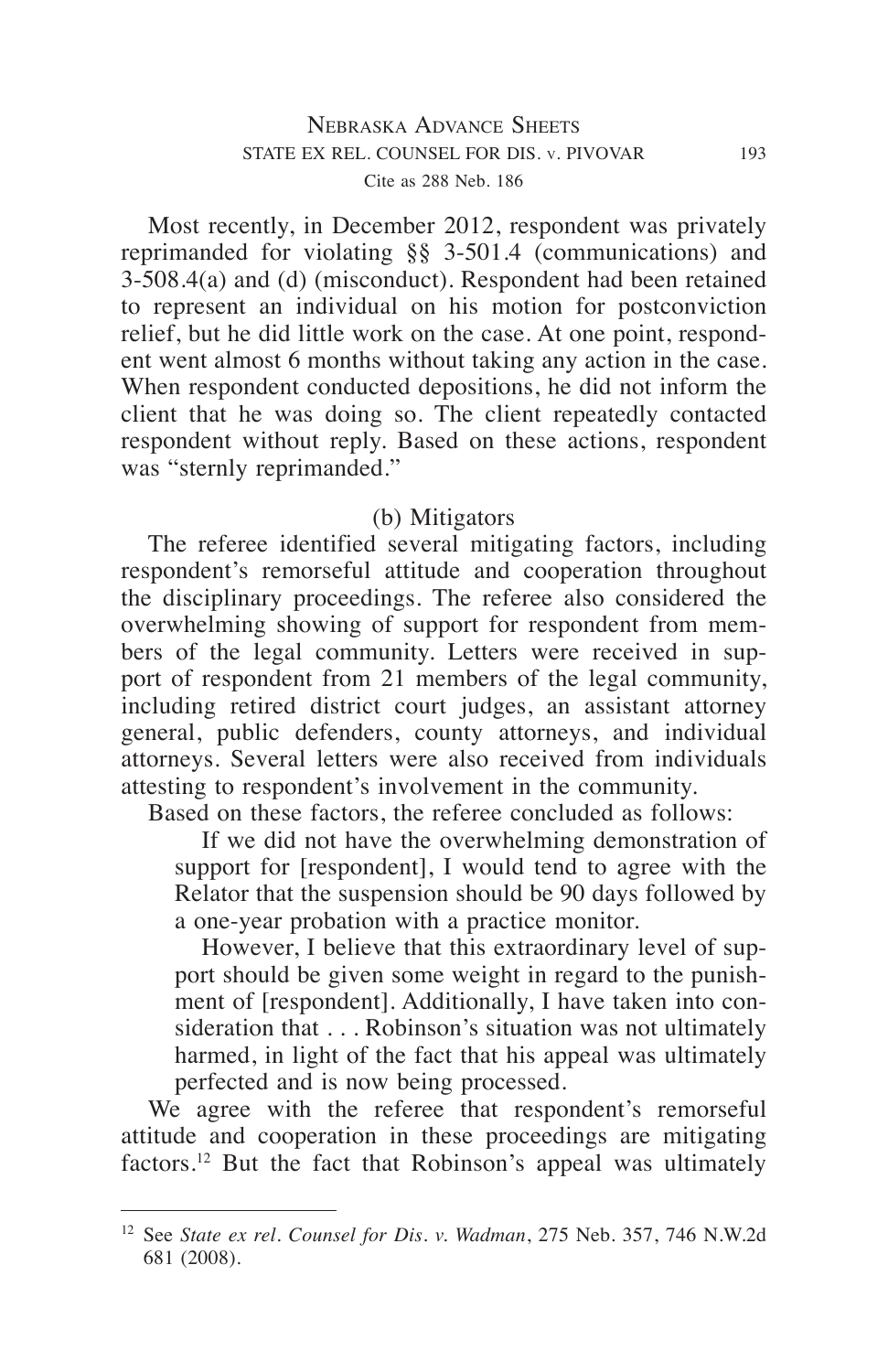allowed to proceed does not change the fact that respondent failed to reply to Robinson's repeated telephone calls and letters and waited over 8 months to inform Robinson about the problems with his appeal. "'Even when the client's interests are not affected in substance, however, unreasonable delay can cause a client needless anxiety and undermine confidence in the lawyer's trustworthiness.'"13

#### 4. Sanction Imposed in Similar Case

In *State ex rel. Counsel for Dis. v. Seyler*, 14 we imposed only a 30-day suspension on an attorney who had repeatedly failed to respond to discovery requests and court orders, failed to attend hearings, and failed to keep his clients reasonably informed. Unlike respondent, the attorney in *Seyler* had no prior disciplinary proceedings.

### 5. Conclusion as to **DISCIPLINE**

The evidence establishes that respondent's representation of Robinson violated his oath of office as an attorney and §§ 3-501.1 (competence), 3-501.3 (diligence), 3-501.4 (communications), and 3-508.4 (misconduct). Respondent's representation was not competent, prompt, or diligent. Furthermore, respondent failed to keep Robinson informed and to promptly respond to Robinson's repeated attempts at communication.

The evidence shows that respondent is well respected by the legal community, that he is generally remorseful, and that he cooperated with relator. However, respondent has four prior private reprimands, three of which involved a failure to communicate with clients.

Given the pattern of poor communication exhibited in respondent's prior reprimands, we find that the referee's recommendation of a 45-day suspension followed by 2 years of

<sup>13</sup> *Palik, supra* note 3, 284 Neb. at 359, 820 N.W.2d at 867 (quoting § 3-501.3, comment 3).

<sup>14</sup> *State ex rel. Counsel for Dis. v. Seyler*, 283 Neb. 401, 809 N.W.2d 766 (2012).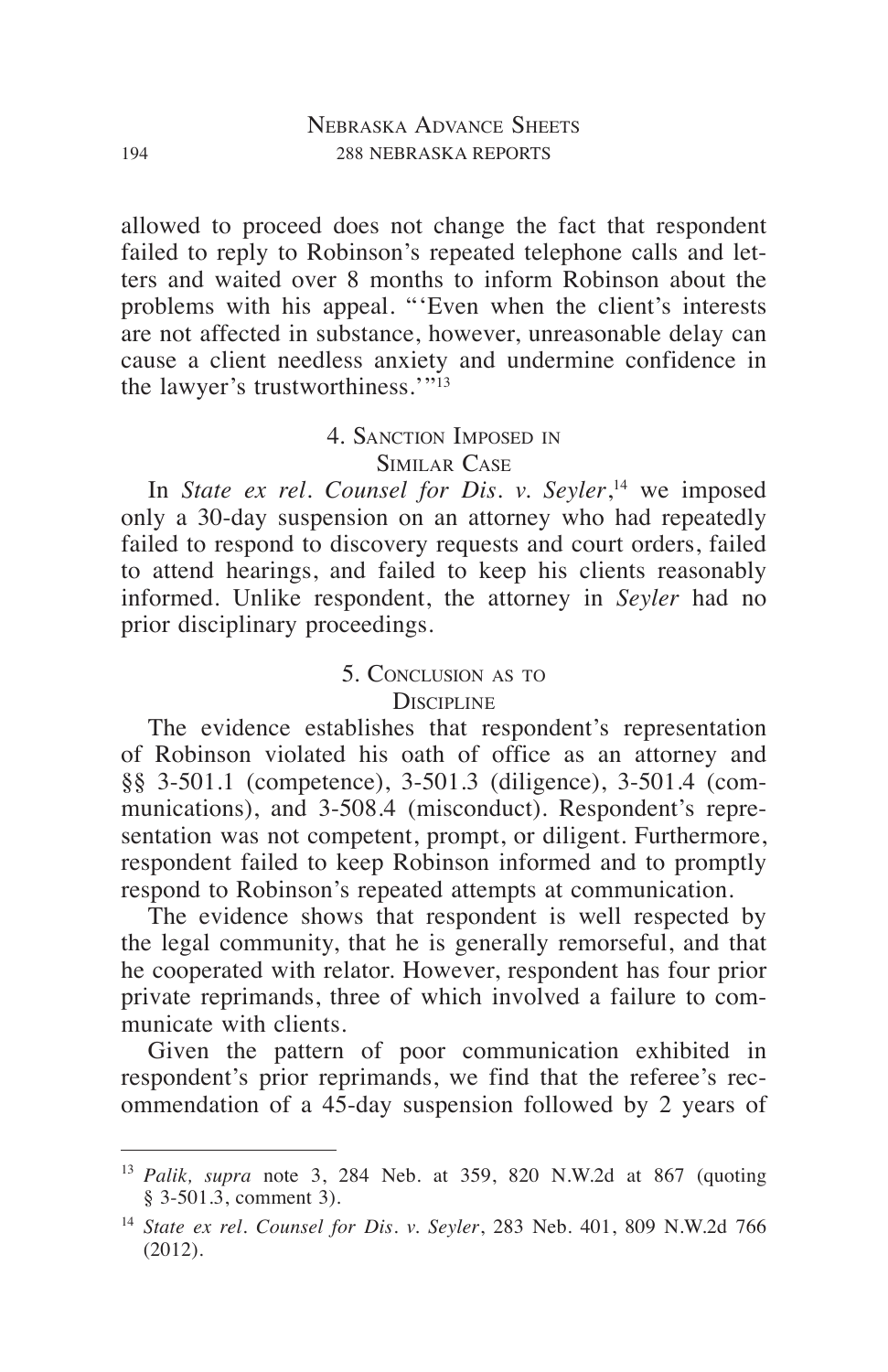monitored probation is appropriate. No exceptions have been taken to this recommendation, and we hereby adopt it.

Upon due consideration of the record, we find that respondent should be and hereby is suspended from the practice of law for a period of 45 days, effective immediately. Respondent shall comply with Neb. Ct. R. § 3-316 (rev. 2014), and upon failure to do so, he shall be subject to punishment for contempt of this court. We also direct respondent to pay costs and expenses in accordance with Neb. Rev. Stat. §§ 7-114 and 7-115 (Reissue 2012), § 3-310(P) (rev. 2014), and Neb. Ct. R. § 3-323(B) within 60 days after an order imposing costs and expenses, if any, is entered by this court.

At the end of the 45-day suspension, respondent may apply to be reinstated to the practice of law, provided that he has demonstrated his compliance with § 3-316 and further provided that relator has not notified this court that respondent has violated any disciplinary rule during his suspension. Upon reinstatement, respondent shall complete 2 years of monitored probation. During the period of probation, respondent will be monitored by an attorney licensed to practice law in the State of Nebraska and approved by relator. The monitoring plan shall include but not be limited to the following:

(1) On a monthly basis, respondent shall provide the monitoring attorney with a list of all cases for which respondent is then currently responsible, said list to include the following information for each case: (a) the date the attorney-client relationship began, (b) the type of case (i.e., criminal, dissolution, probate, contract, et cetera), (c) the date of the last contact with the client, (d) the last date and type of work completed on the case, (e) the next type of work and date to be completed on the case, and (f) any applicable statute of limitations and its date;

(2) On a monthly basis, respondent shall meet with the monitoring attorney to discuss respondent's pending cases;

(3) Respondent shall work with the monitoring attorney to develop and implement appropriate office procedures to ensure that client matters are handled in a timely manner; and

(4) If at any time the monitoring attorney believes respondent has violated a disciplinary rule or has failed to comply